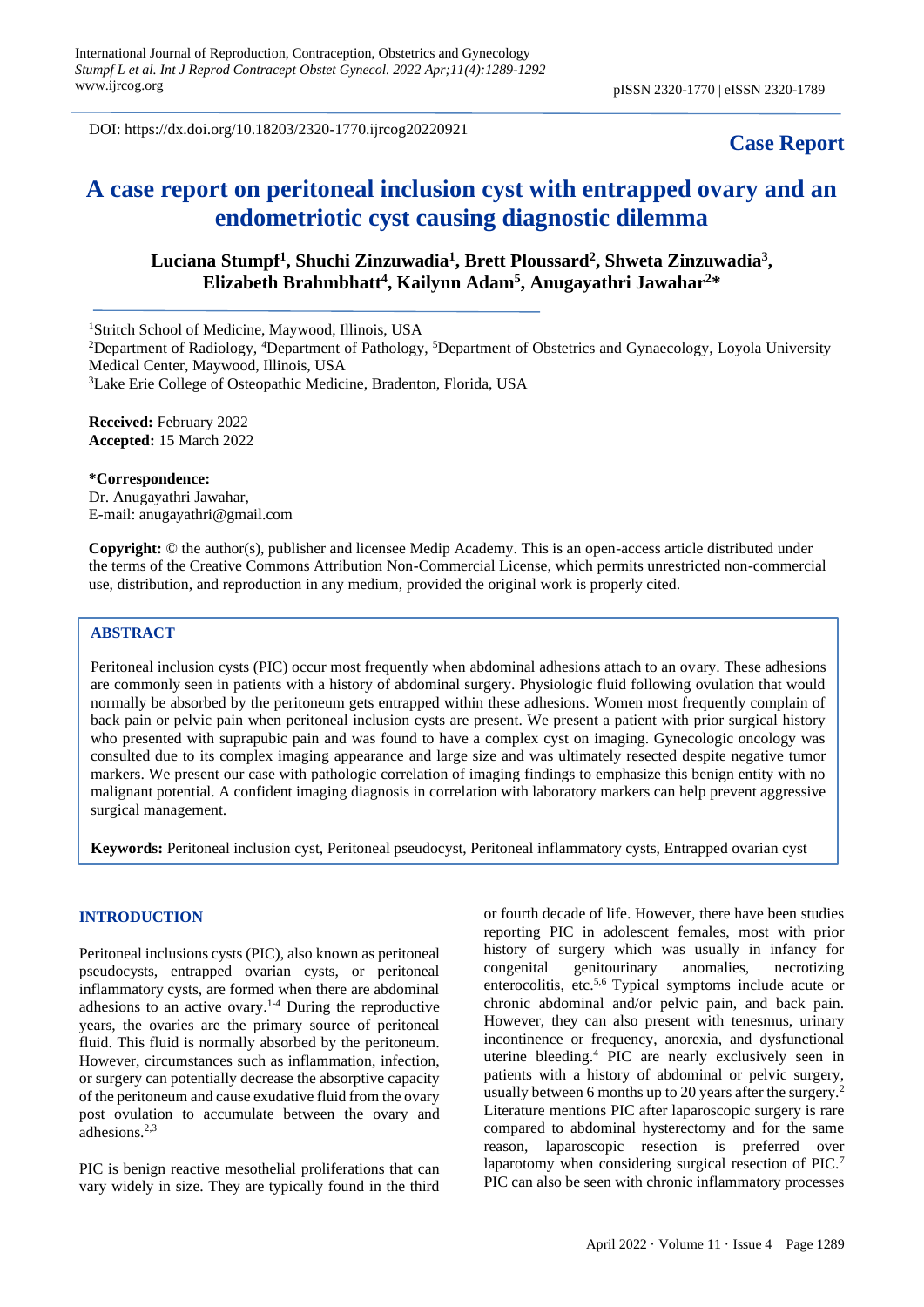including endometriosis, inflammatory bowel disease, and pelvic inflammatory disease.4,7,8 We present a patient in the reproductive age group with an extensive history of abdominal surgeries, myriad of typical and atypical clinical symptoms, and negative tumor markers.

## **CASE REPORT**

A 48-year-old multiparous female with a past surgical history of multiple abdominal surgeries including open ovarian cyst removal, open appendectomy, and cholecystectomy, presented to her gynecologist with abdominal pain, early satiety, bloating, and menorrhagia. On physical exam, she had diffused suprapubic pain with mild rebound tenderness and fullness, but no discrete mass was palpable. Her initial laboratory tests including a CBC, BMP, urinalysis were within normal limits and a negative pregnancy test. Her subsequent post-imaging workup with tumor marker levels (CA 19-9, CA 125, and CEA) were also negative.



**Figure 1: CT abdomen and pelvis: Axial (A), coronal (B) and sagittal (C) CT images of the abdomen and pelvis demonstrating 20x6x20 cm large, irregular shaped, abdominopelvic cystic lesion with heterogeneous appearing left ovary (white arrow) containing follicles and mildly enhancing irregular ovarian tissue. The mass displaces the non-dilated small bowel loops to the right abdomen without compression.**

A CT of the abdomen and pelvis (Figure 1A-C) showed a large volume left the abdominopelvic peritoneal fluid collection with loculations, thin septations, and irregular soft tissue associated with this collection. An MRI of the pelvis with and without contrast was obtained (Figure 2A-D) which demonstrated an irregular T1 hypointense, T2 hyperintense loculated fluid collection with nonenhancing thin septations primarily arising from the left hemipelvis and extending superiorly into the abdomen. The lesion measured  $20\times 6\times 20$  cm. The left ovary was seen along the left anterior margin of this complex fluid collection. The ovary had T2 hyperintense follicles and also T1 hyperintense, T2 hypointense hemorrhagic blood products within a few of these follicles. These findings were consistent with a mildly complex peritoneal inclusion cyst with an entrapped left ovary. Due to the complex nature of the cyst, a referral was made to gynecologic oncology. Other findings on imaging included mildly thickened endometrium that measured 1.3 cm and a few nabothian cysts in the cervix.



**Figure 2: MRI of the pelvis: A- Axial T2-weighted image, B- Axial diffusion-weighted image (DWI), C-Coronal T2-weighted image, D- Coronal T1 postcontrast image with fat suppression. Large T1 hypointense, T2 hyperintense irregular-shaped cyst with entrapped normal-sized left ovary (white arrow) with altered morphology along the left anterior margin of this cyst (A, B, C). Small areas of intrinsic T1 hyperintensity (not shown here) with T2 shading which show areas of restricted diffusion representing hemorrhagic blood products from endometriosis (black arrow) (A, B, C). Enhancement was noted in the normal ovarian tissue (D).**



## **Figure 3:** T**he histology image shows a fallopian tube with shortened, fused plicae, and a chronic inflammatory infiltrates consisting of mature lymphocytes and pigment-laden macrophages, consistent with chronic salpingitis.**

Gynecologic Oncology physicians recommended diagnostic laparoscopy, exploratory laparotomy, left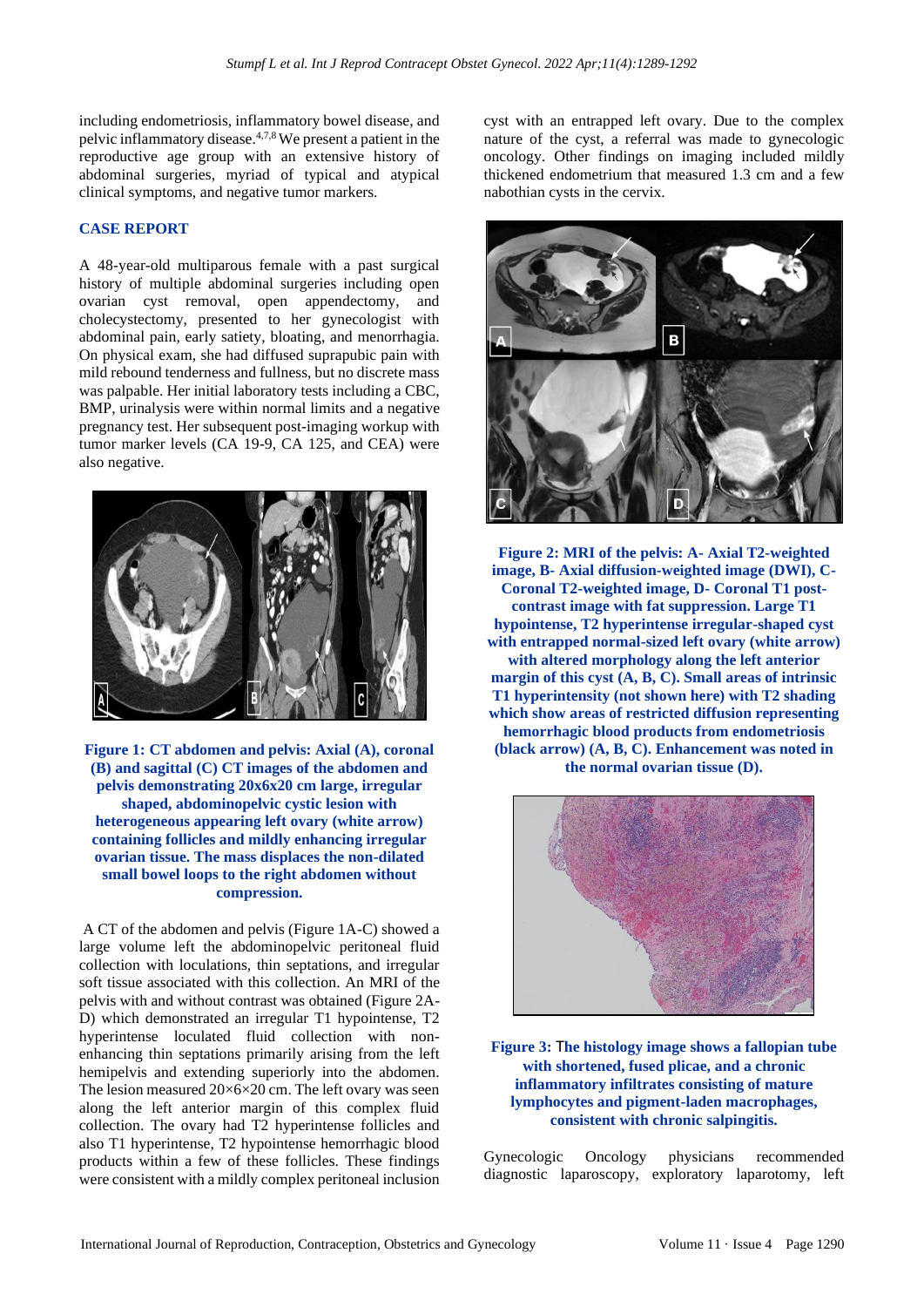salpingo-oophorectomy, dilation and curettage given the complex appearance of the cystic mass despite negative tumor markers.

Her surgery was complicated due to extensive abdominal adhesions and was converted to an open laparotomy. 2 liters of straw-colored peritoneal fluid drained from the cyst. Pathology findings of the left fallopian tube and ovary showed endometriosis and chronic salpingitis. There were no signs of malignancy on the pathology examination (Figure 3, 4).



**Figure 4: Histology image shows an ovary with a corpus luteum cyst, along with corpus albicans. Both findings are consistent with normal physiologic change.**

### **DISCUSSION**

PIC is caused by an excess of peritoneal fluid inside previously existing abdominal adhesions, which is often exudative in nature.1 PIC typically occurs in women with an incidence rate of 82% in the ratio of 4-5:1 female to male.7,8 Peritoneal inclusion cysts have been shown to have estrogen and progesterone receptors on the cyst walls.<sup>4</sup> This fluid has also been seen to fluctuate with steroid hormones, and with the menstrual cycle in women: during the follicular phase with an abrupt increase during ovulation. Peritoneal inclusion cysts have been shown to decrease in size after menopause and with the usage of combined oral contraceptives.

Pathologically, PIC is pseudocysts that are non-neoplastic mesothelial proliferation within inflamed fibrous granulation tissue walls. In long-standing cysts, the cyst wall can get epithelialized and the epithelial cells can produce fluid resulting in enlarging cysts.<sup>7</sup> The cysts can contain serous, mucinous, or gelatinous fluid which is the reason for the variable appearance of cyst contents on imaging $3,5$ 

PICs are mostly not palpable on the clinical examination like in our patient and hence imaging helps in the evaluation of these patients who usually present with abdominal or pelvic pain.1,5 Ten percent of small-sized PIC are incidentally detected. Since they present with intermittent abdominal pain and typically in a patient with prior abdominal or pelvic surgery, mechanical bowel obstruction should be ruled out as a cause of pain. Though PIC is from the adhesion of the peritoneum to the ovary, there is generally no adhesion with bowel loops in these cases. The pain reported in these patients is thought to result from torsion of the ovarian stalk within the PIC. Imaging evaluation is usually performed with ultrasound and CT. MRI is used as a problem-solving tool in complex appearing cysts. The white paper of the ACR incidental findings committee mentions no further evaluation is required in an incidental PIC.<sup>10</sup> The PIC has an irregular shape due to pseudocyst lacking wall and conforms to shape from the adjacent structures.<sup>5,8</sup> Ultrasound demonstrates anechoic cysts with thin septations <5 mm and in case of hemorrhagic or proteinaceous contents, they can appear as echogenic cysts with septations. The ovary entrapped in the cyst between adhesions can have a "spider in a web" appearance however the ovaries are not usually clearly delineated on ultrasound like in an MRI.<sup>2,3,5,8</sup> Doppler examination will demonstrate a low-pressure flow pattern with resistive index (RI) of 0.50- 0.60 in the septal wall.<sup>2</sup> CT similarly depicts fluid density mass with irregular borders with attenuation varying depending on the fluid contents.3,5,8 On MRI, the lesion with serous content demonstrates T1 hypointensity and T2 hyperintensity; and the one with hemorrhagic content demonstrates T1 hyperintensity with T2 intermediate or hypointensity.<sup>8</sup>

The differential diagnosis for this condition includes paraovarian cyst, hydrosalpinx or pyosalpinx, lymphocele, mesenteric or omental cysts, pseudomyxoma peritonei, malignant mesothelioma, and adenomatoid tumors.<sup>2,3,4</sup> Paraovarian cysts should be separate with a normal ipsilateral ovary separated from the cyst.<sup>2</sup> When the cyst collects loculated fluid adjacent to the uterus, mesothelial tissue can project into the lumen, creating a cogwheel appearance with adhesions contained inside the fluid that can mimic hydrosalpinx. Patients with pyosalpinx have cysts with echogenic fluid and constitutional symptoms such as fever and leukocytosis. Lymphoceles are usually thin-walled, unilocular simple fluid collections seen following lymphadenectomy surgery and are seen along the course of pelvic vessels.<sup>9</sup> Lack of smooth muscle component in the walls of cyst favors PIC over cystic mesothelioma.<sup>2</sup> Adenomatoid tumors have soft tissue components along with cystic lesions which differentiate them from PIC. Malignant mesothelioma is a peritoneal tumor likely from asbestos exposure with solid components and infiltrative features which are not seen with PIC.<sup>10</sup>

The treatment options available to patients with PIC include observation with imaging follow-up, pain medications, hormonal therapy to suppress ovulation (thereby decreasing fluid from ovulation being trapped between adhesions), image-guided sclerotherapy to disrupt the internal septae of the cysts. This has been shown to decrease the size by >50% and complete resolution in